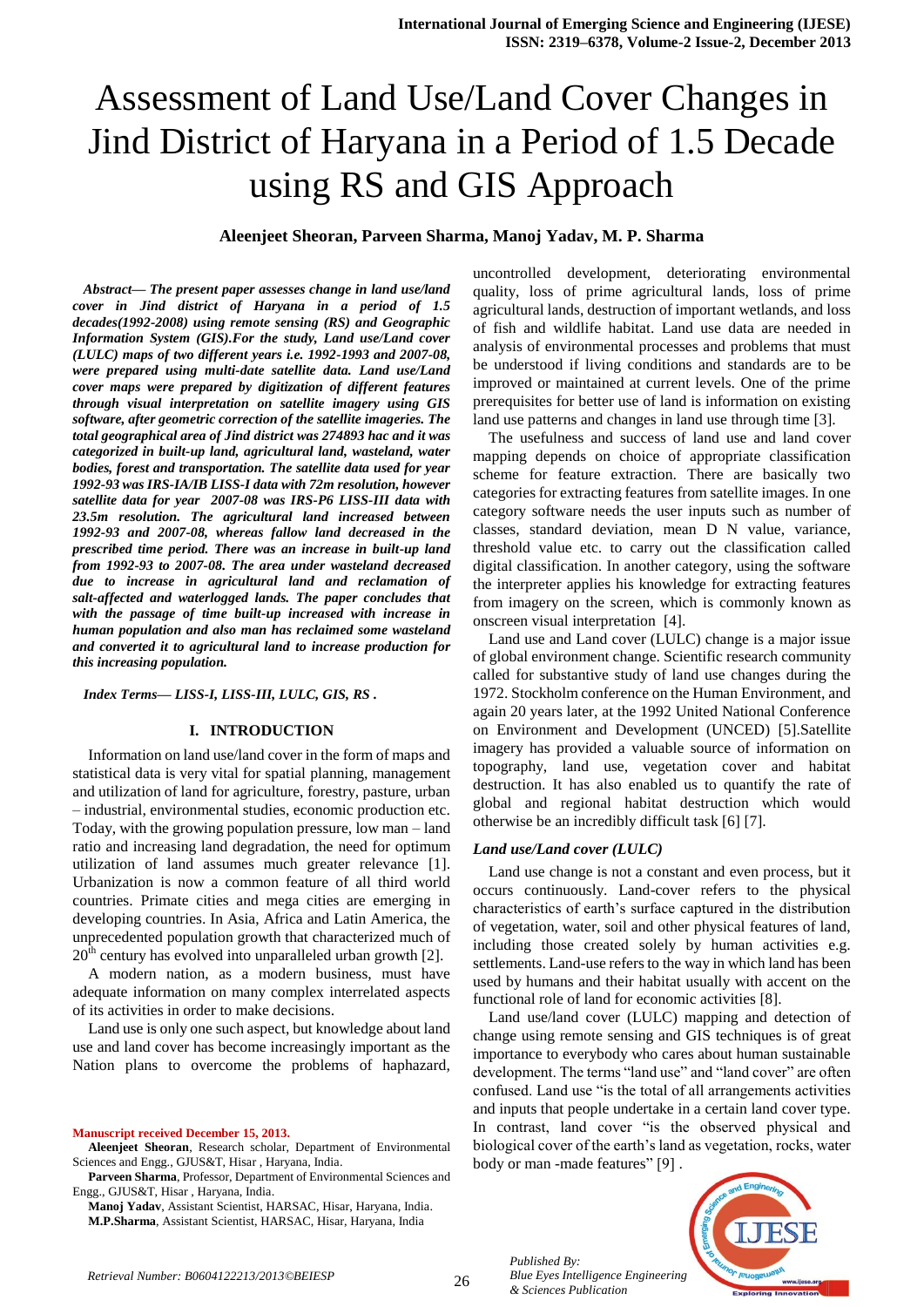## **Assessment of Land Use/Land Cover Changes in Jind District of Haryana in a Period of 1.5 Decade Using RS and GIS Approach**

Application of remotely sensed data made possible to study the changes in land cover in less time, at low cost and with better accuracy [10] in association with Geographical Information System (GIS) that provide suitable platform for data analysis, update and retrieval [11],[12].

### **II. OBJECTIVES**

The study has been carried out with the following aims:-

- Land use/Land cover mapping using 2007-08 digital satellite data.
- Land use/Land cover mapping using 1992-93 digital satellite data.
- Comparing Land use/Land cover maps of 2007-08 and 1992-93.
- Calculating area which changed from one LULC category to another.
- Finding reasons for the change in LULC categories.

### **III. MATERIALS AND METHODS**

## *A Study area*

The Haryana state came into existence on 1st November 1966. It is small state located in the North West part of the country with a geographical area of about 4,42,1000 ha and forms only 1.35 % of the total area of India. Haryana state is located in between 27° 39' N to 30° 55' N latitude and 74° 27' to 77° 36 E longitudes. The state shares a common border with the states of Delhi, Rajasthan, Punjab, Himachal Pradesh and Uttar Pradesh.



## **Figure I: Study area Jind District, Haryana**

Jind district lies in the North of Haryana between 29°03'00" to 29°51'00" North latitude and 75°53'00" to 76°45' 30" East longitude falling in the Survey of India toposheet No. 53C and 44O. It is bounded by Patiala in the North and Sangrur district of Punjab in the northeast.

It is surrounded by district Kaithal and Karnal of Haryana in east and west respectively. In southwest it has a common boundary with district Hissar, whereas in south and southeast it shares its boundary with Rohtak and Sonipat respectively. Jind district encompasses a geographical area of 274893 hac.

For the administrative convenience, the Jind district, a segment of the Hissar division has been divided into four (04)

tehsils i.e. Narwana, Jind , Safidon and Julana. In order to streamline the rural development, these tehsils have been further subdivided into seven blocks namely Narwana, Uchana, Alewa, Jind, Julana, Pilukhera and Safidon.

#### *B.Database*

The primary source of data used in the present investigation was satellite data, along with ancillary data.

*(a) Satellite Data*

The following satellite data were used for visual interpretation to generate various thematic maps in the present study.

#### *For 1992-1993:*

IRS 1A/1B LISS I data with path 30 and row 47 for two seasons were selected for the study. This satellite imagery has 72m resolution.

- 3rd Oct.,1992 for Kharif season
- 6th Mar.,1993 for Rabi season

*For 2007-2008:*

IRS P6 LISS III data with path 95 and row 50 for three seasons were selected for the study. This satellite imagery has 23m resolution.

- 24th Oct., 2007 for Kharif season
- 16th Mar., 2008 for Rabi season
- 27th May, 2008 for summer season



**Figure II: Jind District satellite imagery**

*(b)Ancillary Data*

- Statistical Abstract of Haryana state for the year 1992-1993 and 2007-2008.
- Toposheets of Haryana.
- Administrative map (1:50,000 scale).
- Transport network

## *C. Geometric Correction*

*Published By:*

*& Sciences Publication* 

Remotely sensed data cannot be used directly for resource information due to the inherent distortion in the image data and so the image data were georeferenced with LCC projection system and WGS 84 datum *i.e.,* map co-ordinates were assigned to the image. Each of the two scenes was geo-referenced separately.

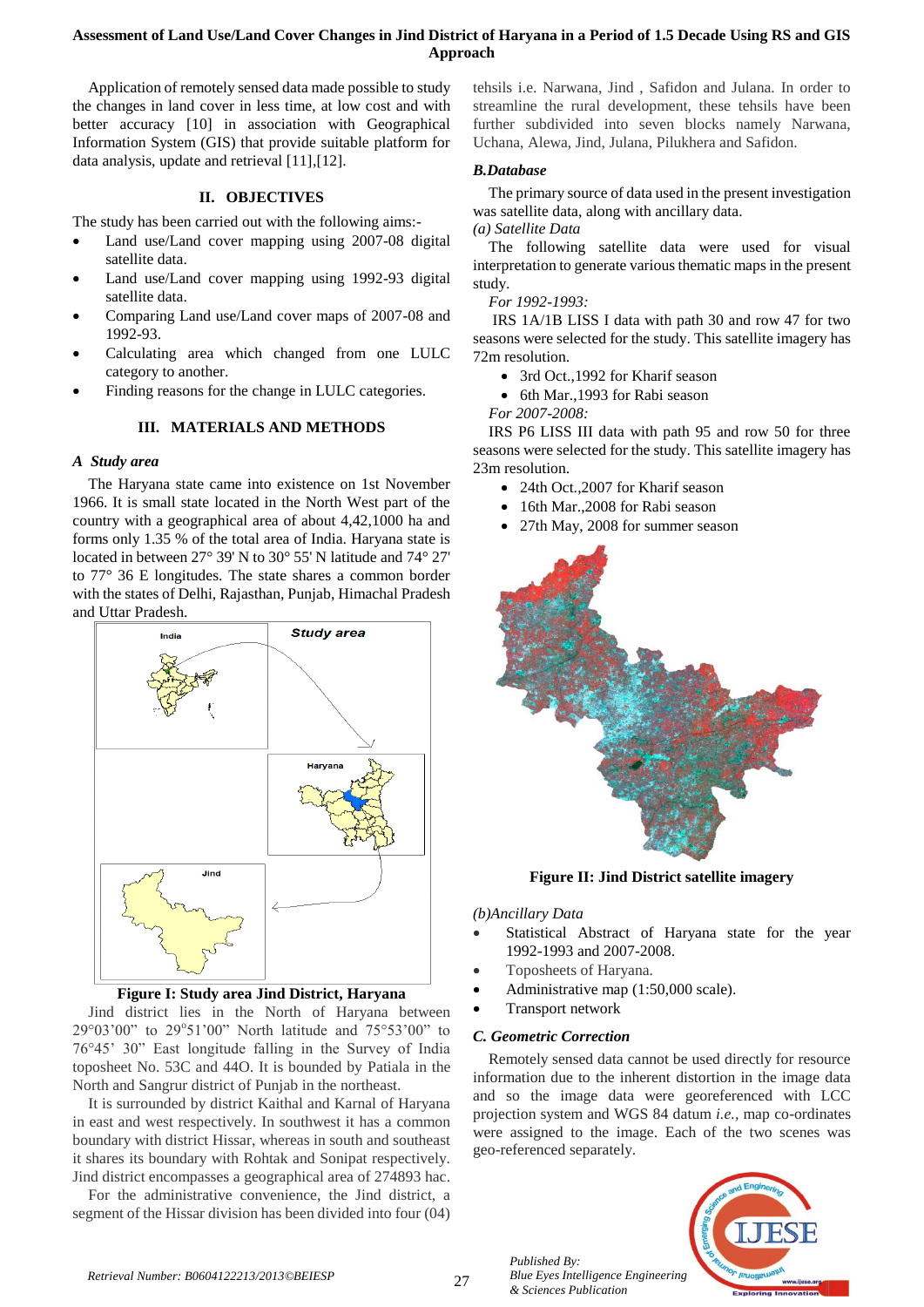Image enhancement techniques and proper band combination for the identification of the required features are needed to do classification of the image [13].

#### **D. Generation of thematic maps (Land use map)**

Visual interpretation of IRS 1A/1B LISS I and IRS P6 LISS III, geocoded, false colour composite images on 1:50 000 scale acquired during Oct., 1992 , Oct.,2007, Mar., 1993,Mar.,2008 and May 2008 was performed for identification of different land use/land cover classes. Multi-date data were taken in order to identify and delineate the boundaries of the cropland in the kharif and rabi seasons. All other LULC categories were also identified on the basis of interpretation keys.

#### **IV. RESULTS**

Following results have been concluded on the basis of the land use/land cover maps prepared for the two different years using multi-date satellite data i.e. 1992-1993 and 2007-2008. The distribution of land use/ land cover classes in the study area in 1992-93(Fig.III) and 2007-08(Fig.IV) is represented in Table I and Table II respectively.





## **A. Agricutural land**

The agricultural land comprises of cropland and fallow land. The cropland includes area cropped in rabi season, kharif season and double cropped i.e. rabi and kharif season both cropped. The fallow land includes current fallow and permanent fallow.

The cropland was app. 220553hac (79.85%) in year 1992-1993 and increased to app. 243469hac (88.15%) in year 2007-2008.The fallow land was app. 8241hac (2.98%) in year 1992-1993 and decreased to 811hac (0.29%) in year 2007-2008.

## *B. Built-up land*

The built-up land comprises of settlements and industry. The settlement includes rural area and urban area. The land under rural area was 3680hac (1.33%) in year 1992-1993 and increased to 3808hac (1.38%) in year 2007-2008.The urban

area was 726hac (0.26%) in year 1992-1993 and increased to 1378hac (0.50%).There was not much change in industrial area as it was 208hac in year 1992-1993 and 226hac in year 2007-2008.

## **C. Wasteland**

The wasteland includes scrubland, salt-affected land, sandy area, waterlogged area, degraded pasture land and mining dumps.

The scrubland includes open scrub which covers an area of 304hac (0.11%) in year 1992-1993 and increased to 395hac (0.14%) in year 2007-2008. The salt-affected-land includes both strongly affected and moderately affected land which covers a total area of 4244hac (1.54%) in year 1992-1993, of which 1025hac was strongly affected and 1025hac was moderately affected.

The land decreased to 391hac (0.14%) in year 2007-2008.The sandy area is desertic, where sand dunes were semi-stabilized to 15-40m. This covers an area of 4978hac (1.80%) in year 1992-1993 which decreased to 667hac (0.24%) in year 2007-2008.



**Figure IV: LULC Map of JIND District for 2007-2008**

**Table I: Land use/Land cover area under different classes for year 1992-93**

| Land use/land<br>cover class | Area<br>covered(hac) | Percentage $(\% )$ of<br>total area |  |  |
|------------------------------|----------------------|-------------------------------------|--|--|
| Agriculture                  | 228794.4             | 82.83                               |  |  |
| Built-up area                | 4613.784             | 1.67                                |  |  |
| Wasteland                    | 20889.54             | 7.56                                |  |  |
| Forest                       | 6538.45              | 2.36                                |  |  |
| Transportation               | 5820.717             | 2.11                                |  |  |
| Water bodies                 | 9558.036             | 3.47                                |  |  |
| Total                        | 276214.9             |                                     |  |  |

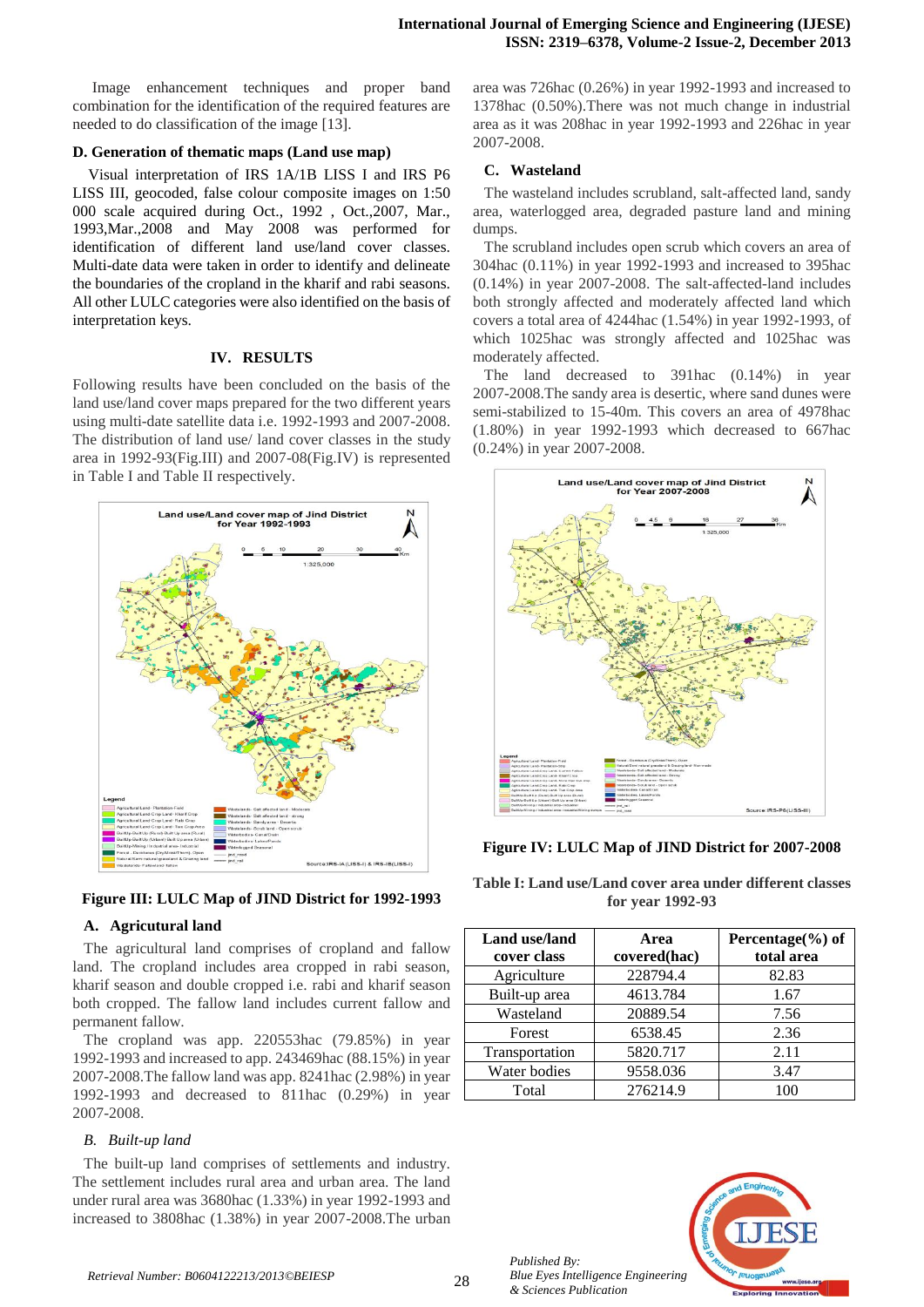## **Assessment of Land Use/Land Cover Changes in Jind District of Haryana in a Period of 1.5 Decade Using RS and GIS Approach**

| Land use/land<br>cover class | Area<br>covered(hac) | Percentage $(\% )$ of<br>total area |  |  |
|------------------------------|----------------------|-------------------------------------|--|--|
| Agriculture                  | 244507.1             | 88.52                               |  |  |
| Built-up area                | 5412.225             | 1.96                                |  |  |
| Wasteland                    | 12788.98             | 4.63                                |  |  |
| Forest                       | 1101.901             | 0.4                                 |  |  |
| Transportation               | 2820.717             | 1.02                                |  |  |
| Water bodies                 | 9570.199             | 3.47                                |  |  |
| Total                        | 276201.2             | 100                                 |  |  |

**Table II: Land use/Land cover area under different classes for year 2007-08**

The waterlogged land includes seasonal waterlogged areas covering an area of 971hac (0.35%) in year 1992-1993 and it decreased to 704hac (0.26%) in year 2007-2008.The degraded pasture land includes natural/man-made grazing lands around the villages which cover an area of 10392hac (3.76%) in year 1992-1993 which decreased to 10516hac (3.81%) in year 2007-2008.There were no mining dump sites identified in satellite image of 1992-1993 due to high resolution and it covers an area of 116hac in 2007-2008.

## **D. Forest**

The forest cover was around 7000hac (2.53%) in year 1992-1993 and it decreased to only around 11hac in year 2007-2008.

Table III : Change area in LULC between year 1992-2008 (All Area in hactares)



**Figure V: LULC Change Map of JIND District for 1992-2008**

## *E. Water bodies*

The water bodies include ponds/lakes/reservoirs and canals. The ponds/lakes cover an area of 1385 hac (0.50%) in year 1992-1993 and increased to 1397 hac (0.51%) in year 2007-2008.

## **V. DISCUSSIONS**

The reason for an increase in cropland between 1992-93 to 2007-08 is correlated with decrease in fallow land between the time periods. As more of fallow land is converted to cropland, it automatically explains the reason for an increase in cropland.



*Published By:*

*& Sciences Publication*